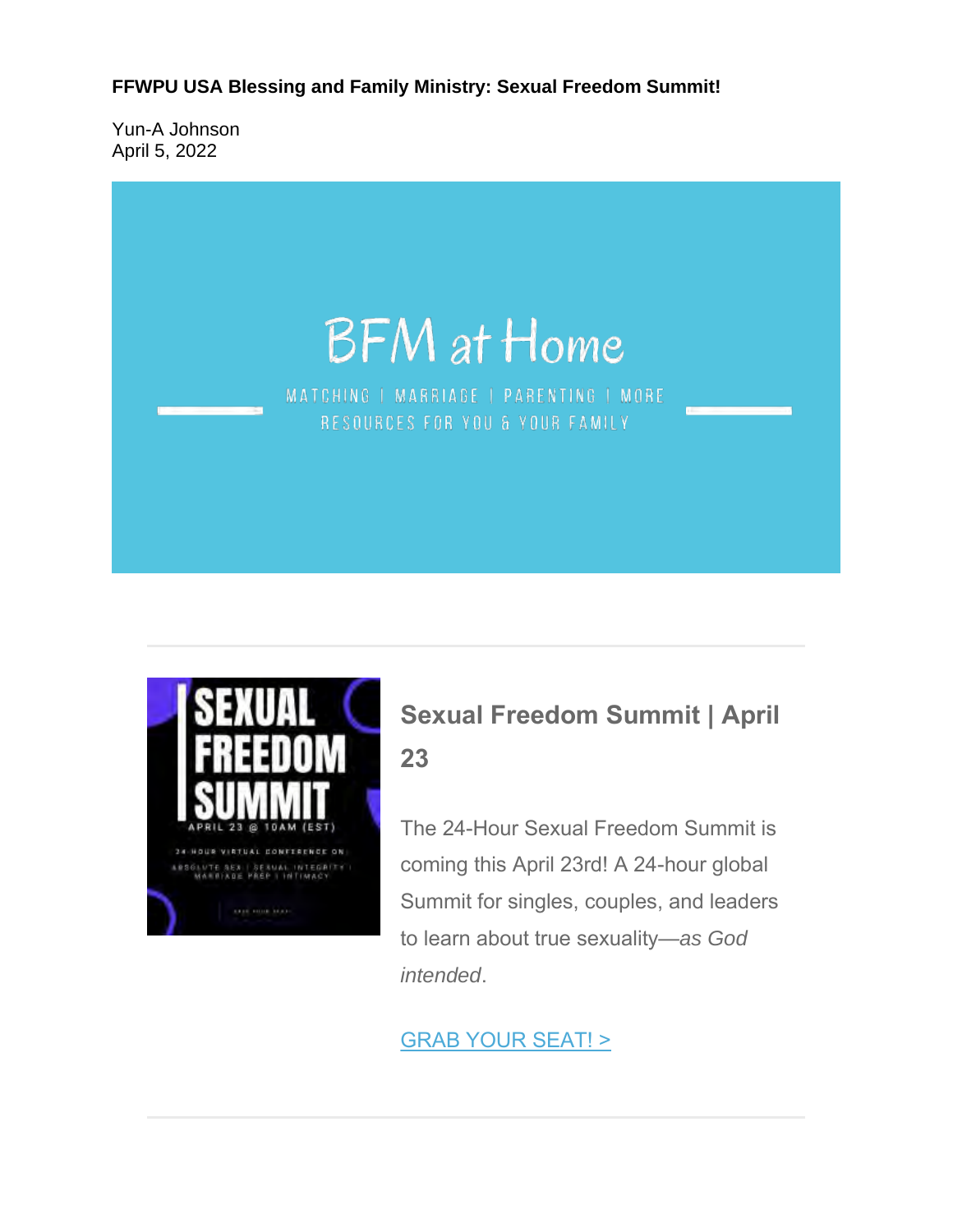

**Why Is It So Hard to Find Someone? (w/ Andrea, Christian, & Benjy)**

Andrea, Christian, and Benjy discuss how to utilize current resources to effectively find a Matching partner.

#### LISTEN IN! >



## **Debby Gullery to Present on Marriage as a Spiritual Practice**

## SAVE THE DATE: May 4 @ 8:30PM

#### (EST)

Canada's Family Ministry is very proud to present Debby Gullery, who will be presenting a series of talks to support parents and couples of all ages. The series will include communication skills and techniques, the importance of fun and friendship, and Marriage as a spiritual practice. There will be lots of time for questions. More information will